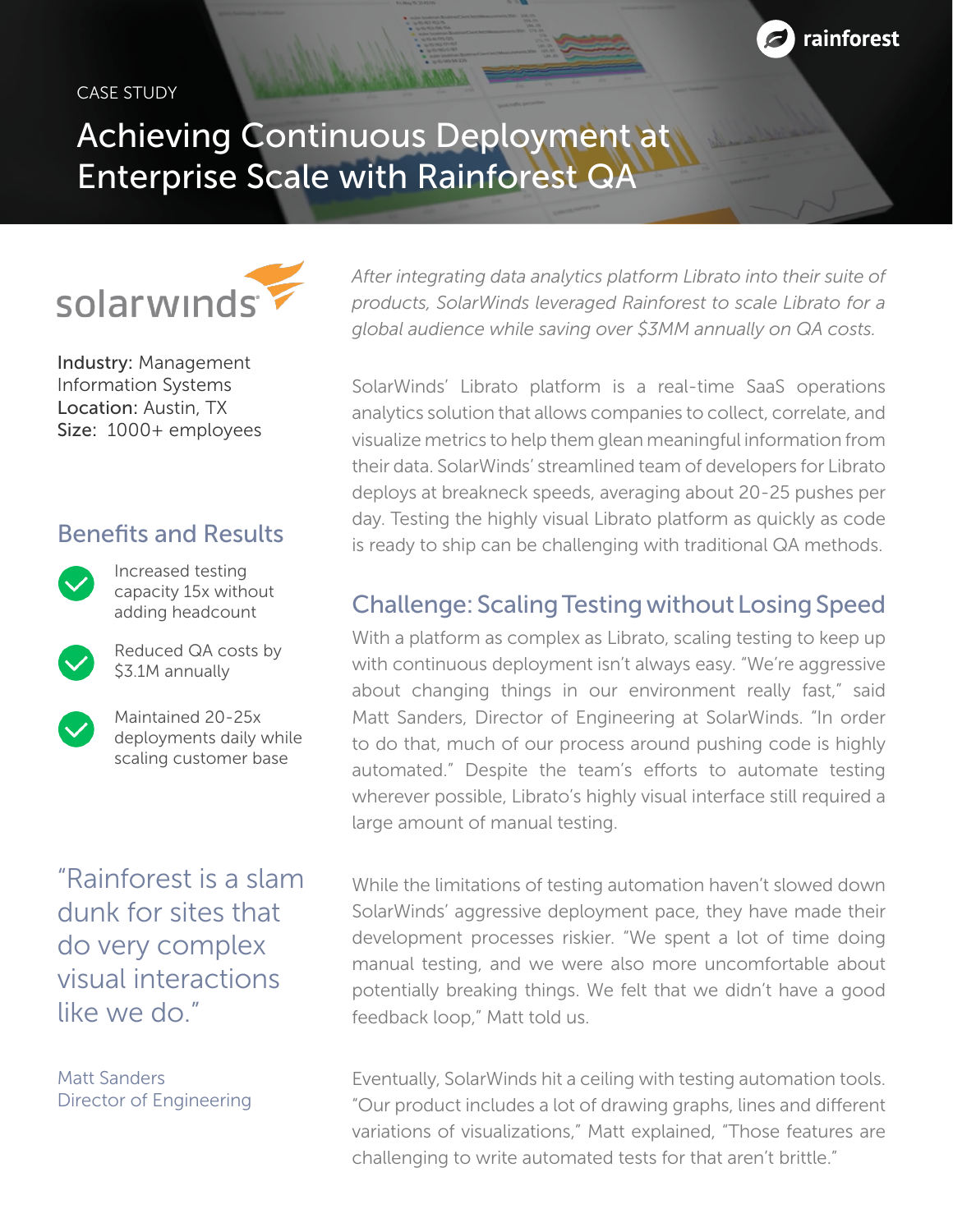

# solarwinds

## How SolarWinds Uses Rainforest QA



Highly Visual User Interface Testing

The Librato platform is highly visual, making it challenging to test with automation alone. Human perspective is critical to the QA process.

#### A Broader Base of Browser Coverage

With a growing and diverse user base, increasing browser coverage to test more edge cases has become critical.

### Increased Confidence in Test Automation

With 20-25 deployments daily, SolarWinds needs assurance that its automated tests aren't breaking -- and fast feedback when they do.

It became clear that automation didn't offer the agility and flexibility needed to handle SolarWinds' testing needs for the Librato platform. "As we scaled up, we found that we had a lot of challenges with our existing automated CI tools, both in terms of how long it took to run those tests, and the overall stability of those test suites. When a test takes 10 minutes to run and it occasionally fails on some flapping test that's ok, but when it takes 40 minutes to run and half of the tests are flapping, then you can't trust your suite."

## Maintaining Quality for a Diverse User Base

With on-demand testing and over 60K testers available ondemand, Rainforest made it possible for SolarWinds to break through the testing ceiling. Rainforest keeps SolarWinds moving at their breakneck deployment speed with the peace of mind that they aren't going to break things. "For a long time it was common that when we made changes to our visualization layer, we would roll it out only for our team, wait 2 or 3 days, and then turn it on for everyone else," Matt told us. "We tend not to do that anymore because at this point we feel like the feedback loop is fast enough that if we break something we're going to find out pretty fast. Now that we're using Rainforest as a safety net, it's more acceptable to move fast."

Rainforest provides a safety net that makes SolarWinds' largely automated deployments run more smoothly. And with a steadily growing user base, ensuring that automated testing results are accurate is more important than ever.

## Leveraging Human Testers to Stay Connected with Customer Needs

After Librato became part of SolarWinds and was adopted by a larger user base, keeping in contact with customers became more challenging. Matt says, "As we've grown, part of what's changed is the level of contact we have with every customer. We have always